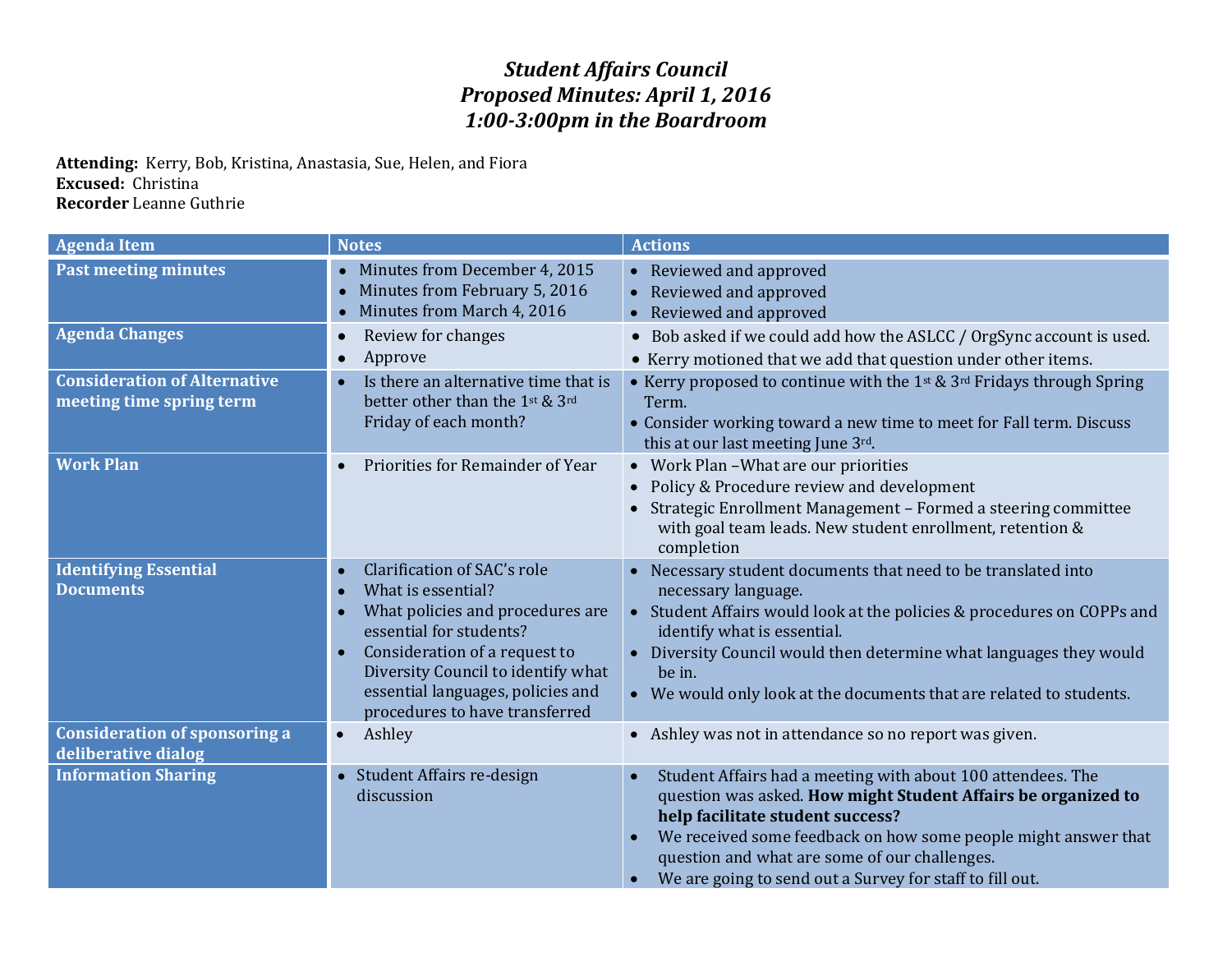- Follow up Meeting is scheduled for April 12th.
- Work on developing a new Student Affairs Strategic plan- In the past it was a collaborative endeavore with Learning Council, which has now expired. Learning Council is now working on their own strategic plan. SAC has a draft of the new strategic plan.
- Kerry suggested that we should postpone a lot of the work because there is work being done on a new structural redesign for Student Affairs.
- We are looking at cross functional teams instead of having staff function by silos.
- We hope to have a model that is proposed by the end of the term.
- We have 2 options…we can stay the same or we can change. How much change do we propose?
- Would the strategic plan change in terms of what we want to emphasize if we were adopting a different approach to student affairs and how we do our work?
- Discussion continued about the redesign of building 1 and Student Enrollment Services.
- Background information was given on Students First and how it was supposed to work. The problems of understaffing seem to be at the core, but hiring more staff at this time is not an option so we need to work with what we have. We need an updated system to streamline process.
- Lane has a history of coming up with ideas, processes, methods of doing things and not implementing them. The consequences of wasted time and money.
- So the real question is … do we want to postpone doing any more work on the Student Affairs Strategic Plan until we wrap up this discussion or continue working on it through the end of the term?
- Look at incorporating leveraging technology more effectively.
- It was suggested that we have a 1 year outlook or interim plan to let people know that we are working and thing are evolving.
- Enrollment Services would like to be involved in making the decisions and helping develop the process. Enrollment Service has the details of what works and what doesn't.
- A motion for a 1 year transition plan and summarizes the work that we are doing. Update that plan on quarterly bases and put it on our Web Site. Motion was proposed by Sue and 2<sup>nd</sup> by Kristina and approved.